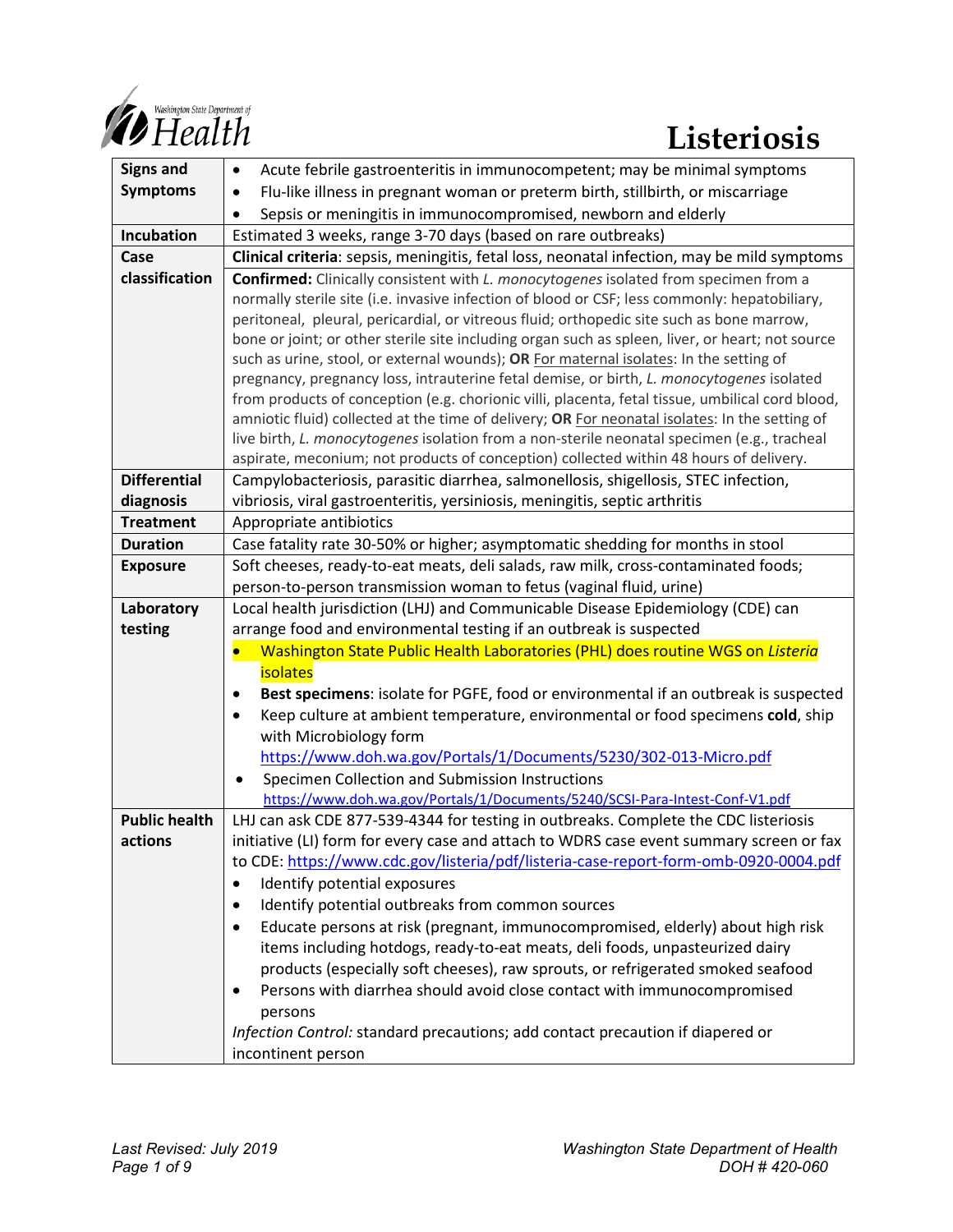# **Listeriosis**

#### **1. DISEASE REPORTING**

#### **A. Purpose of Reporting and Surveillance**

- 1. To identify outbreaks and related cases.
- 2. To identify sources of contaminated food products and prevent further transmission from such sources.
- 3. To determine the public health impact of contaminated food products.

#### **B. Legal Reporting Requirements**

- 1. Healthcare providers: notifiable to local health jurisdiction within 24 hours.
- 2. Healthcare facilities: notifiable to local health jurisdiction within 24 hours.
- 3. Laboratories: notifiable to local health jurisdiction within 24 hours; specimen submission is required – isolate (2 business days).
- 4. Local health jurisdiction: notifiable to the Washington State Department of Health (DOH) Communicable Disease Epidemiology (CDE) within 7 days of case investigation completion or summary information required within 21 days.

#### **C. Local Health Jurisdiction Investigation Responsibilities**

- 1. Report all confirmed cases to CDE. Complete the listeriosis case report form [\(https://www.doh.wa.gov/Portals/1/Documents/5100/210-035-ReportForm-](https://www.doh.wa.gov/Portals/1/Documents/5100/210-035-ReportForm-Listeriosis.pdf)[Listeriosis.pdf\)](https://www.doh.wa.gov/Portals/1/Documents/5100/210-035-ReportForm-Listeriosis.pdf) and enter the data into the Washington Disease Reporting System (WDRS).
- 2. Obtain a detailed case food history using the CDC "Listeria Initiative Form" <https://www.cdc.gov/listeria/pdf/listeria-case-report-form-omb-0920-0004.pdf> and attach to case event summary screen in WDRS or fax this form to CDE at 206-364-1060.

# **2. THE DISEASE AND ITS EPIDEMIOLOGY**

#### **A. Etiologic Agent**

*Listeria monocytogenes* are gram-positive rods that cause infection primarily in pregnant women, newborns, the elderly and immunocompromised persons. Both sporadic cases and outbreaks have occurred among immunocompetent persons associated with very highly contaminated food products. Routine stool cultures do not detect *Listeria* so non-invasive cases may be missed.

#### **B. Description of Illness**

Symptoms of listeriosis depend on the host. Immunocompromised, neonatal, and elderly persons usually present with sepsis or meningitis. Listeriosis in pregnant women may cause a flu-like illness (i.e., fever, headache, muscle aches) or preterm birth, stillbirth, or miscarriage. Immunocompetent persons may have acute febrile gastroenteritis.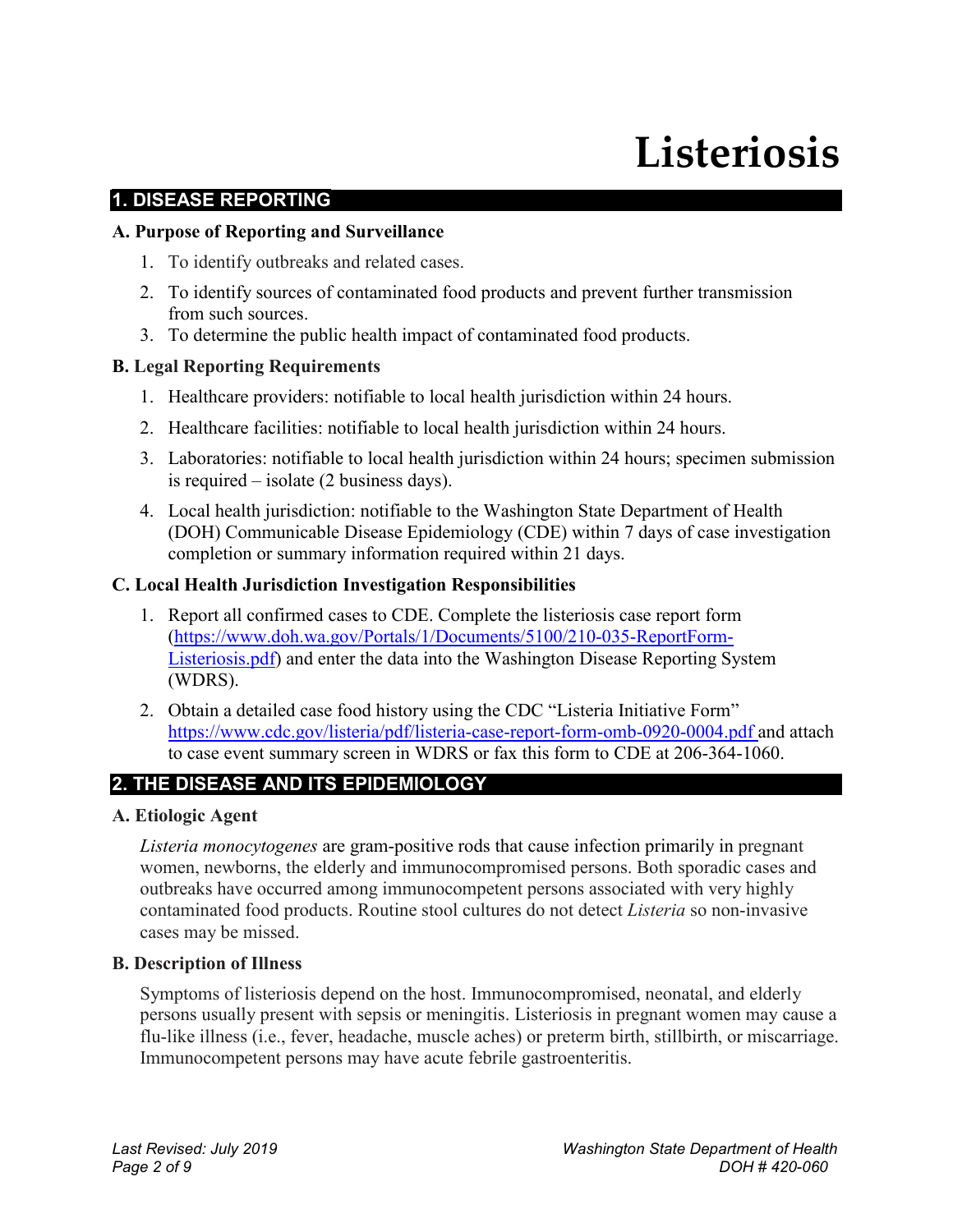Invasive listeriosis has a high case-fatality rate; 30–50% of infants infected prenatally and over 60% among adults aged 60 years or older. Most cases of listeriosis are sporadic; however outbreaks associated with consumption of contaminated foods have occurred.

#### **C. Listeriosis in Washington State**

DOH has received 11 to 29 reports of *Listeriosis* per year during recent years with 0-5 deaths, primarily among the elderly with rare neonatal fatalities. Stillbirths are not included in death statistics. Of cases since 2005, 63% were age 50 years or older. Excluding one infant death, mean age for fatal cases was 67 years.

#### **D. Reservoirs**

*L. monocytogenes* are common in the environment. The organism is easily recovered from soil, water, sewage, vegetation, silage, commercial meat, and dairy products. Domestic and wild mammals, birds, and man may be asymptomatic carriers of *Listeria* in their intestinal flora. Up to 5% of humans may be excreting *L. monocytogenes* in their stools at any given time, although person-to-person transmission is rare.

#### **E. Modes of transmission**

Listeriosis is primarily a foodborne infection. Consuming contaminated food items has been identified as the source of infection in both sporadic and outbreak-associated cases. *Listeria* can be found in a variety of foods, including soft cheeses (e.g. Brie, Camembert, Mexicanstyle fresh cheeses, Roquefort, Bleu), hot dogs and other ready-to-eat meats, smoked fish, lettuce, coleslaw, other salad items, ready-to-eat foods purchased from store delicatessens, and raw milk. Home-made raw milk soft cheeses are a particular risk. Cross-contamination of ready-to-eat foods may also play a role in transmission. *Listeria* contamination frequently causes food product recalls. National listeriosis outbreaks have been associated with many products including: frozen vegetables (2016), raw milk (2016), packaged salads (2016), commercial domestic and imported soft cheese (multiple), ice cream (2015), caramel apples (2014), and whole cantaloupes (2011): <https://www.cdc.gov/listeria/outbreaks/index.html>

Women infected during pregnancy may pass *L. monocytogenes* to the fetus, either transplacentally or at birth. Infection in a fetus may result in stillbirth or preterm delivery while infection in a neonate may present as meningitis or septicemia. Rare outbreaks in neonatal nurseries have been attributed to contaminated equipment or materials.

# **F. Incubation period**

The incubation period is not known with certainty but probably ranges from 3–70 days with an estimated median incubation period of 3 weeks.

# **G. Period of communicability**

Person-to-person transmission, other than from mother to fetus or newborn, is rare. Mothers of infected newborns can shed the agent in vaginal discharges and urine for 7–10 days after delivery. Asymptomatic carriage of *L. monocytogenes* is well documented and infected individuals can shed the organism in stools for several months.

#### **H. Treatment**

Treatment with antibiotics for infections diagnosed during pregnancy may prevent fetal or neonatal infections. Antibiotics are used for treatment for invasive disease.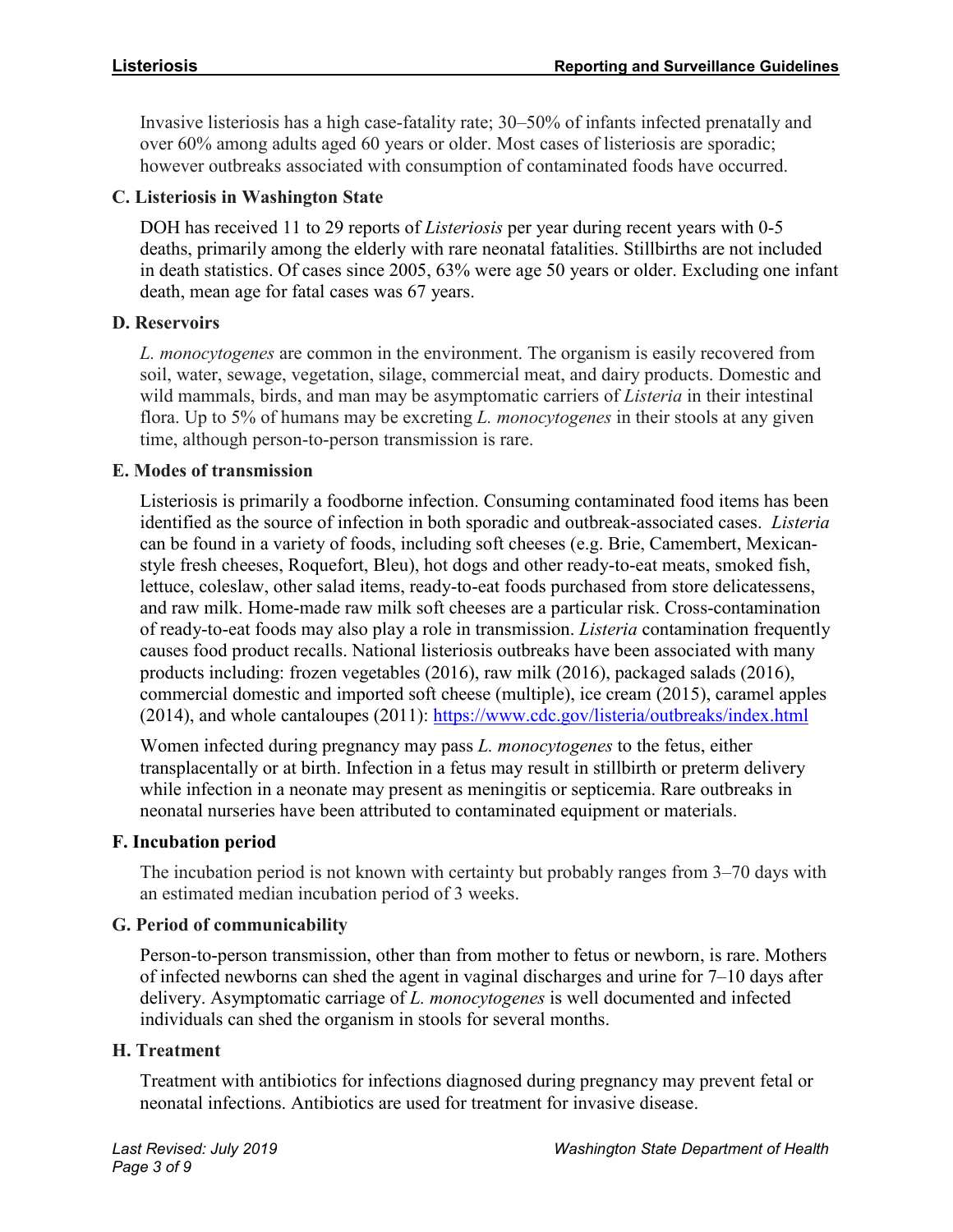# **3. CASE DEFINITIONS**

#### **A. Clinical Criteria for Diagnosis**

#### **Invasive listeriosis:**

- Systemic illness caused by *L. monocytogenes* manifests most commonly as bacteremia or central nervous system infection. Other manifestations can include pneumonia, peritonitis, endocarditis, and focal infections of joints and bones.
- Pregnancy-associated listeriosis has generally been classified as illness occurring in a pregnant woman or in an infant age  $\leq$  28 days. Listeriosis may result in pregnancy loss (fetal loss before 20 weeks gestation), intrauterine fetal demise  $(\geq 20$  weeks gestation), pre-term labor, or neonatal infection, while causing minimal or no systemic symptoms in the mother. Pregnancy loss and intrauterine fetal demise are considered to be maternal outcomes.
- Neonatal listeriosis commonly manifests as bacteremia, central nervous system infection, and pneumonia, and is associated with high fatality rates. Transmission of *Listeria* from mother to baby transplacentally or during delivery is almost always the source of earlyonset neonatal infections (diagnosed between birth and 6 days), and the most likely source of late-onset neonatal listeriosis (diagnosed between 7–28 days).

#### **Non-invasive** *Listeria* **infections:**

• *Listeria* infection manifesting as an isolate from a non-invasive clinical specimen suggestive of a non-invasive infection; includes febrile gastroenteritis, urinary tract infection, and wound infection.

#### **B. Laboratory Criteria for Diagnosis**

#### **Confirmatory laboratory evidence:**

• Isolation of *L. monocytogenes* from a specimen collected from a normally sterile site reflective of an invasive infection (e.g., blood or cerebrospinal fluid or, less commonly: pleural, peritoneal, pericardial, hepatobiliary, or vitreous fluid; orthopedic site such as bone, bone marrow, or joint; or other sterile sites including organs such as spleen, liver, and heart, but not sources such as urine, stool, or external wounds);

#### **OR**

• For maternal isolates: In the setting of pregnancy, pregnancy loss, intrauterine fetal demise, or birth, isolation of *L. monocytogenes* from products of conception (e.g. chorionic villi, placenta, fetal tissue, umbilical cord blood, amniotic fluid) collected at the time of delivery;

#### **OR**

• For neonatal isolates: In the setting of live birth, isolation of *L. monocytogenes* from a non-sterile neonatal specimen (e.g., meconium, tracheal aspirate, but not products of conception) collected within 48 hours of delivery.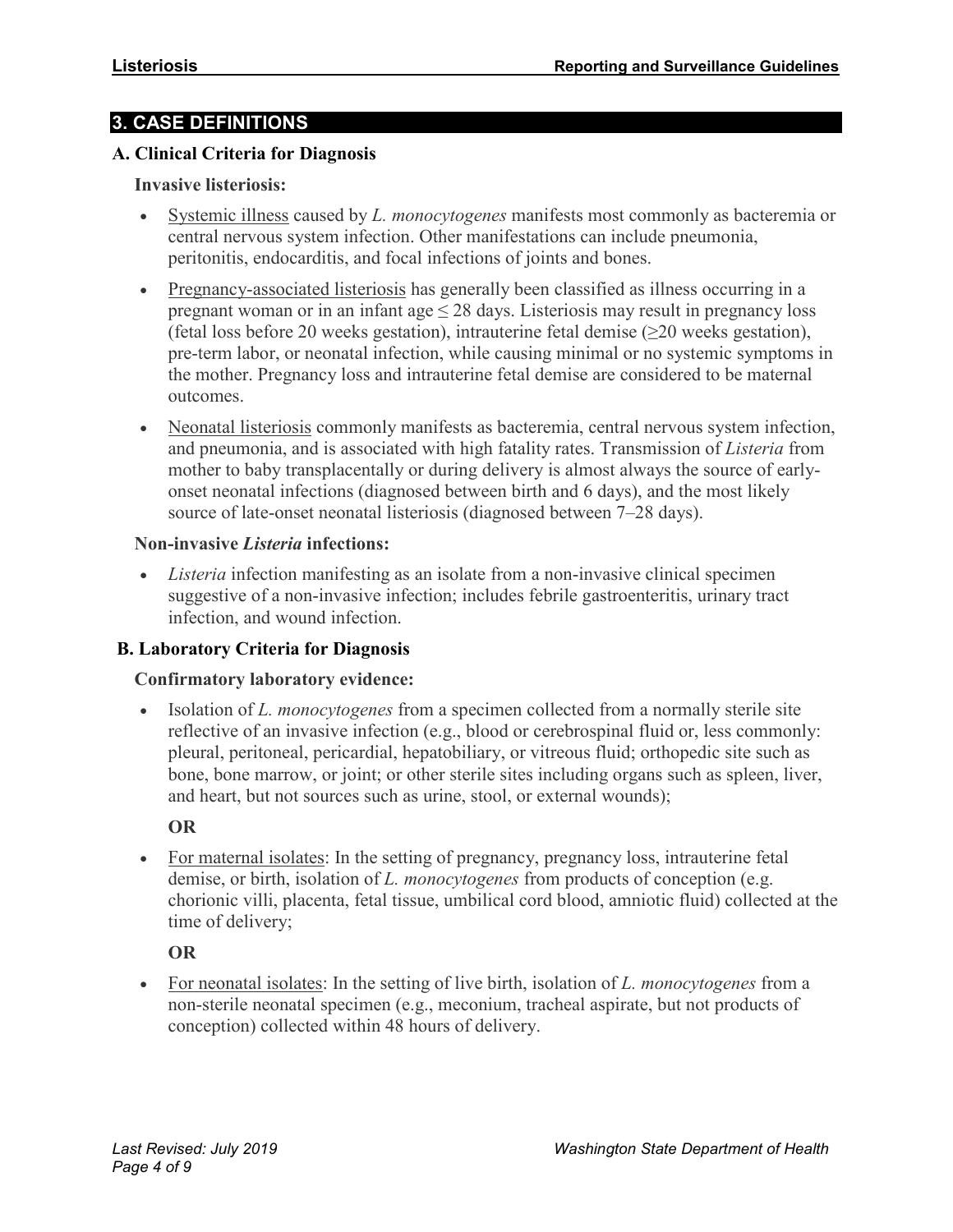#### **Presumptive laboratory evidence:**

• Detection of *L. monocytogenes* by culture-independent diagnostic testing (CIDT) in a specimen collected from a normally sterile site (e.g., blood or cerebrospinal fluid or, less commonly: pleural, peritoneal, pericardial, hepatobiliary, or vitreous fluid; orthopedic site such as bone, bone marrow, or joint; or other sterile sites including organs such as spleen, liver, and heart, but not sources such as urine, stool, or external wounds);

#### **OR**

• For maternal isolates: In the setting of pregnancy, pregnancy loss, intrauterine fetal demise, or birth, detection of *L. monocytogenes* by CIDT from products of conception (e.g., chorionic villi, placenta, fetal tissue, umbilical cord blood, amniotic fluid) collected at the time of delivery;

#### **OR**

• For neonatal isolates: In the setting of live birth, detection of *L. monocytogenes* by CIDT from a non-sterile neonatal specimen (e.g., meconium, tracheal aspirate, but not products of conception) collected within 48 hours of delivery.

#### **Supportive laboratory evidence:**

• Isolation of *L. monocytogenes* from a non-invasive clinical specimen, e.g., stool, urine, wound, other than those specified under maternal and neonatal specimens in the Confirmatory laboratory evidence section.

#### **C. Epidemiologic Linkage**

#### **For probable maternal cases:**

- A mother who does not meet the confirmed case criteria, **BUT**
- Who gave birth to a neonate who meets confirmatory or presumptive laboratory evidence for diagnosis, **AND**
- Neonatal specimen was collected up to 28 days of birth.

#### **For probable neonatal cases:**

- Neonate(s) who do not meet the confirmed case criteria, **AND**
	- o Whose mother meets confirmatory or presumptive laboratory evidence for diagnosis from products of conception, **OR**
	- o A clinically compatible neonate whose mother meets confirmatory or presumptive laboratory evidence for diagnosis from a normally sterile site.

#### **Criteria to Distinguish a New Case from an Existing Case**

• There is currently insufficient data available to support a routine recommendation for criteria to distinguish a new case of listeriosis from prior reports or notifications. Duplicate or recurring reports of listeriosis in an individual should be evaluated on a case by case basis.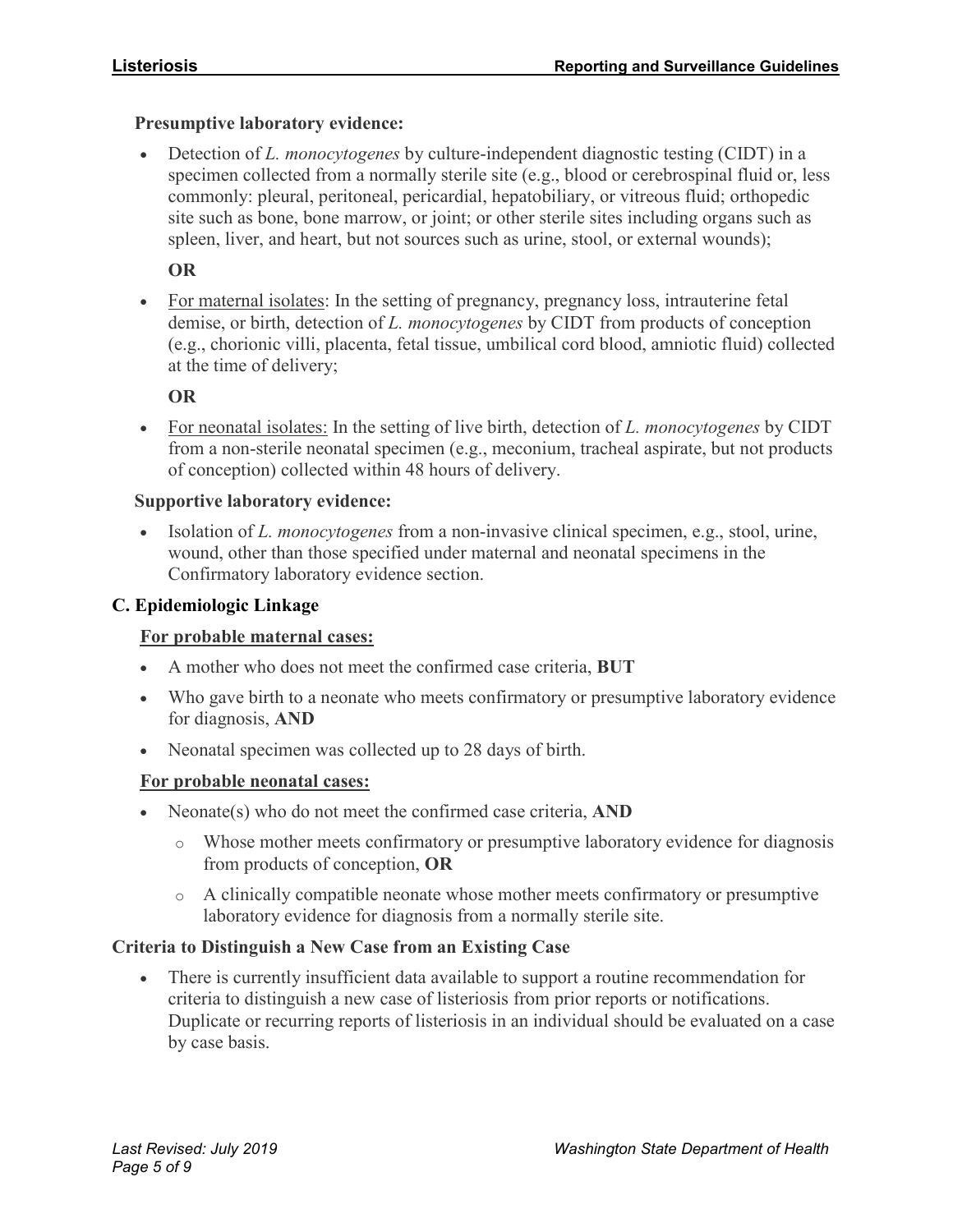#### **D. Case Definition (2019)**

*Confirmed*: A person who meets confirmatory laboratory evidence

*Probable:* 

• A person who meets the presumptive laboratory evidence;

**OR**

• A mother or neonate who meets the epidemiologic linkage but who does not have confirmatory laboratory evidence

*Suspected:*

• A person with supportive laboratory evidence

#### **Case Classification Comments**

- Pregnancy loss and intrauterine fetal demise are considered maternal outcomes and would be counted as a single case in the mother.
- Cases in neonates and mothers should be reported separately when each meets the case definition. A case in a neonate is counted if live-born.

Comment: The usefulness of other laboratory methods such as fluorescent antibody testing or polymerase chain reaction to diagnose invasive listeriosis has not been established.

# **4. DIAGNOSIS AND LABORATORY SERVICES**

#### **A. Diagnosis**

The diagnosis of listeriosis is most commonly made by isolation of *L. monocytogenes* from a normally sterile site. Serologic testing is not useful in diagnosing acute invasive disease, but can be useful in detecting noninvasive disease (asymptomatic disease, gastroenteritis) in an outbreak or in other epidemiological investigations. The usefulness of other laboratory methods such as fluorescent antibody testing or polymerase chain reaction to diagnose invasive listeriosis has not been established. Stool testing is generally not performed and routine stool cultures do not detect *Listeria*.

#### **B. Tests Available at DOH Public Health Laboratories (PHL)**

Laboratories in Washington are required to submit *Listeria* isolates to PHL which performs serotyping and whole genome sequencing (WGS) on all submitted isolates. Finding isolates with close sequencing results may be consistent with but does not prove a common source, whereas isolates with dissimilar sequencing results presumptively came from different sources. PHL can provide confirmation for *L. monocytogenes* if needed.

Note that PHL require all clinical specimens have two patient identifiers, a name **and** a second identifier (e.g., date of birth) both on the specimen label and on the submission form. Due to laboratory accreditation standards, specimens will be rejected for testing if not properly identified. Also include specimen source and collection date.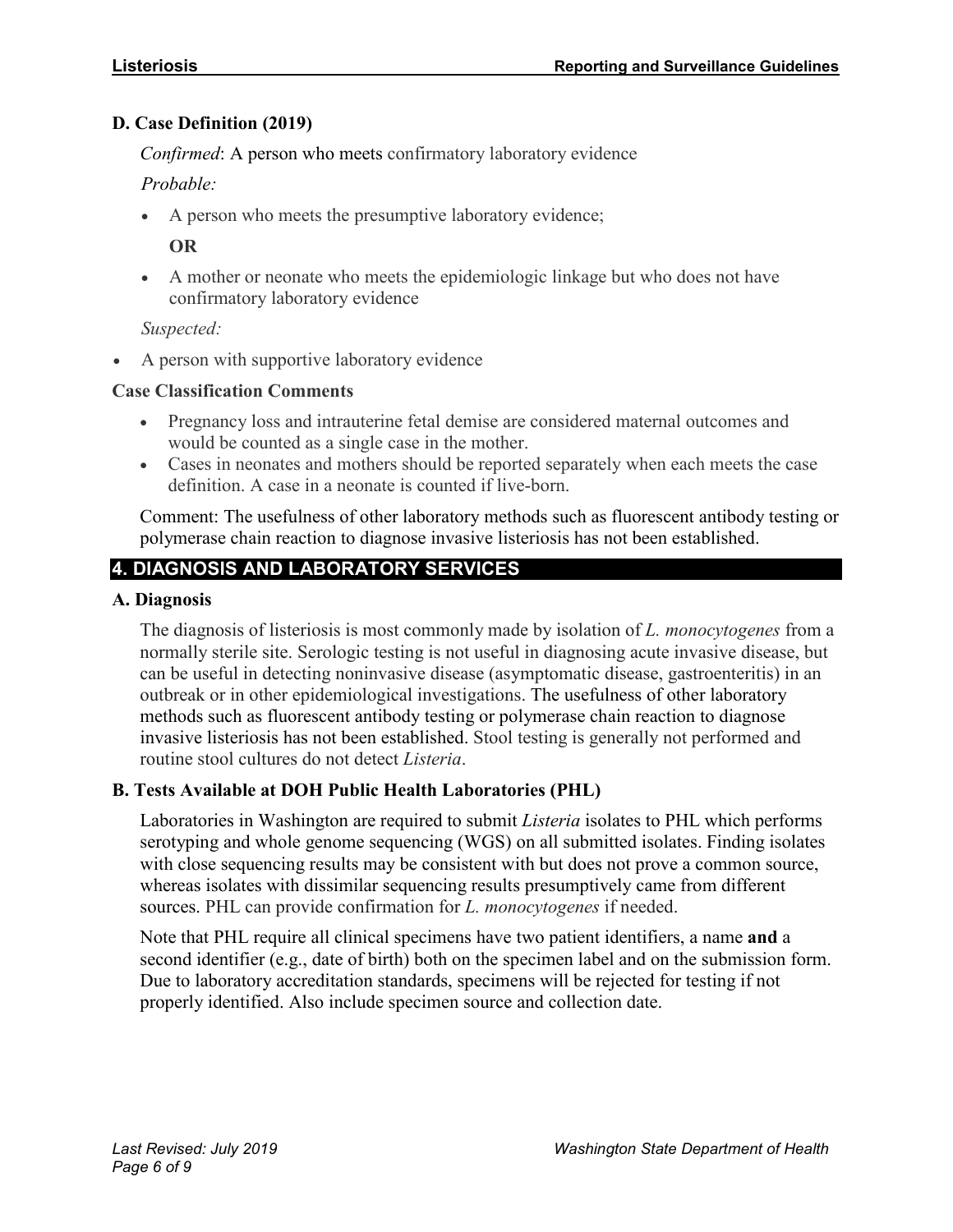#### **C. Specimen Collection**

Listeria isolates should be submitted to PHL at ambient room temperature on media that maintain its growth. In the event of an outbreak, contact Communicable Disease Epidemiology for assistance in determining which specimens should be collected. Include a completed Microbiology submission form:

[https://www.doh.wa.gov/Portals/1/Documents/5230/302-013-Micro.pdf.](https://www.doh.wa.gov/Portals/1/Documents/5230/302-013-Micro.pdf) Also see: [https://www.doh.wa.gov/ForPublicHealthandHealthcareProviders/PublicHealthLaboratories/](https://www.doh.wa.gov/ForPublicHealthandHealthcareProviders/PublicHealthLaboratories/MicrobiologyLabTestMenu) [MicrobiologyLabTestMenu](https://www.doh.wa.gov/ForPublicHealthandHealthcareProviders/PublicHealthLaboratories/MicrobiologyLabTestMenu)

# **5. ROUTINE CASE INVESTIGATION**

#### **A. Evaluate the Diagnosis**

Determine the clinical presentation (e.g., septicemia, meningitis), onset date, and risk factors (e.g., pregnant, immunocompromised, neonatal).

#### **B. Manage the Case**

- 1. Hospitalized patients should be treated using standard precautions.
- 2. To prevent the possible spread in daycare, enforce strict hand washing by personnel.
- 3. Food handlers, child care providers, and healthcare personnel with diarrhea should be excluded from work while symptomatic; however, no specific measures are needed to prevent or control transmission from asymptomatic *Listeria* carriers
- 4. No further case follow-up needed after infection control recommendations are made.

# **C. Contact Management**

With the exception of mother-to-fetus/newborn, person-to-person transmission of listeriosis is rare.

#### **D. Identify Potential Sources of Infection**

Ask especially about the following exposures in the 3–70 days prior to onset:

- 1. Consumption of unpasteurized milk or unpasteurized dairy products (e.g. soft cheeses made with raw milk)
- 2. Consumption of prepackaged, ready-to-eat meat (e.g., hot dogs, turkey, bologna)
- 3. Consumption of refrigerated, prepared foods, or any foods from a deli
- 4. Consumption of dried, preserved or traditionally prepared meats (e.g., sausage, salami, jerky) or preserved, smoked, or traditionally prepared fish
- 5. Contact with farm animals or animal products

Outbreaks of listeriosis from commercial food products are difficult to detect due to long incubation periods, low attack rates, and limited laboratory detection. In order to increase the likelihood of identifying a contaminated product, obtain a detailed food history using the Centers for Disease Control and Prevention (CDC) "Listeria Case Form" that is used for national listeriosis surveillance:

<https://www.cdc.gov/listeria/pdf/listeria-case-report-form-omb-0920-0004.pdf>

Attach to case event summary screen in WDRS or fax completed form to Communicable Disease Epidemiology (CDE) at 206-364-1060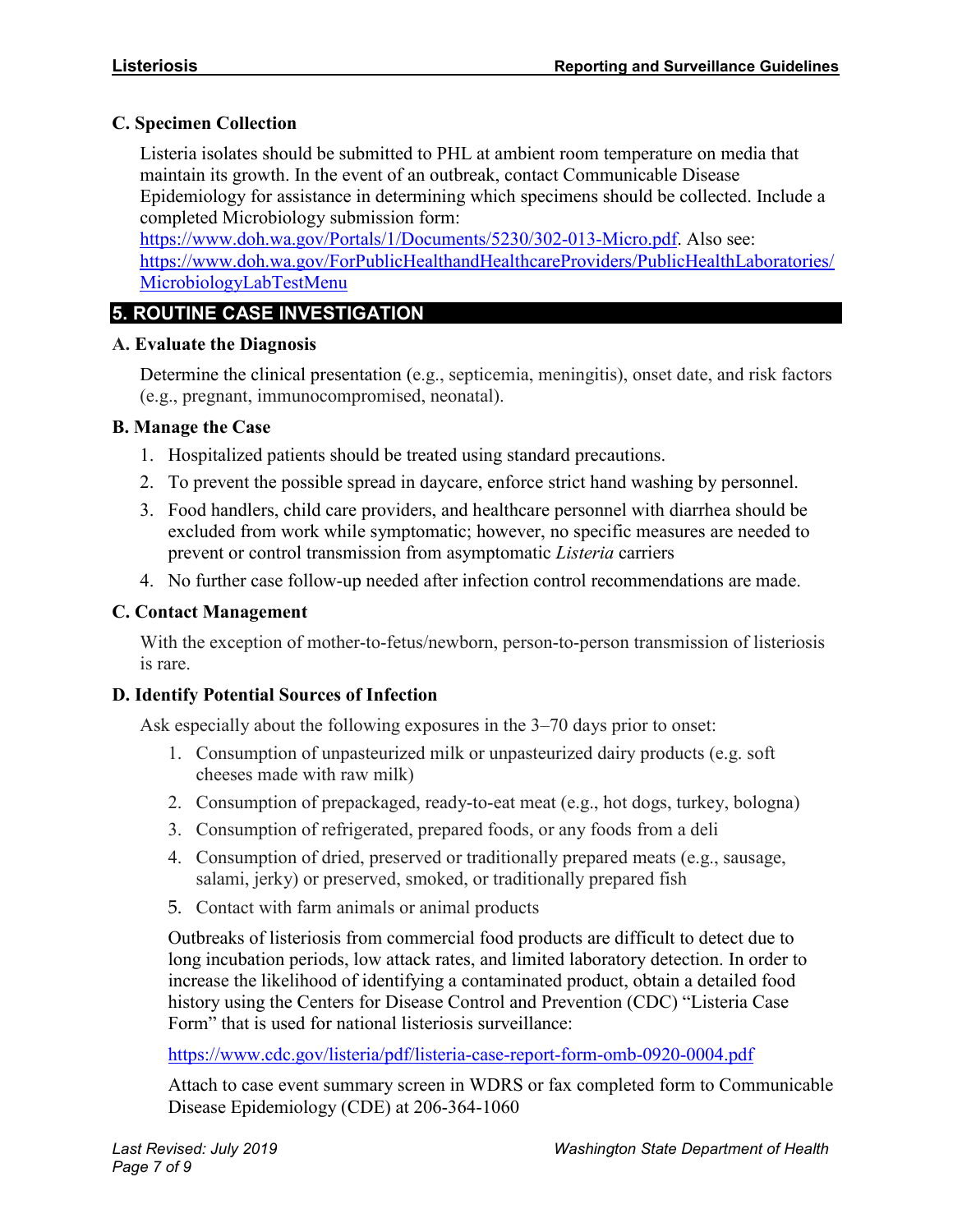#### **C. Environmental Evaluation/Measures**

An environmental evaluation is usually not needed since the source of the infection is rarely determined with certainty. Contact CDE if you have high suspicion for a source of infection. Regulatory agencies (e.g., Washington State Department of Agriculture) enforce U.S. laws regarding the presence of *L. monocytogenes* in ready-to-eat foods. In outbreak situations, implicated food products will be recalled.

# **6. ROUTINE PREVENTION**

**A. Vaccine Recommandations:** There is no available vaccine.

**B. Prevention Recommendations** (available at: [https://www.cdc.gov/listeria/prevention.html\)](https://www.cdc.gov/listeria/prevention.html)

- 1. General recommendations for all persons:
	- Thoroughly cook raw food from animal sources, such as beef, pork, or poultry.
	- Wash raw vegetables thoroughly before eating.
	- Keep uncooked meats separate from vegetables and from cooked foods and ready-toeat foods.
	- Avoid unpasteurized (raw) milk or foods made from unpasteurized milk.
	- Wash hands, knives, and cutting boards after handling uncooked foods.
	- Consume perishable and ready-to-eat foods as soon as possible.
- 2. Recommendations for persons at high risk, such as pregnant women and persons with weakened immune systems, in addition to the recommendations listed above:
	- Do not eat hot dogs, luncheon meats, or deli meats, unless they are reheated until steaming hot.
	- Avoid getting fluid from hot dog packages on other foods, utensils, and food preparation surfaces, and wash hands after handling hot dogs, luncheon meats, and deli meats.
	- Avoid ready-to-eat foods from delicatessen counters or leftover foods, unless heated/reheated to steaming hot before eating.
	- Do not eat soft cheeses such as feta, Brie, Camembert, blue-veined cheeses, or Mexican-style cheeses (e.g., queso blanco, queso fresco, Panela); unless they have labels that clearly state they are made from pasteurized milk.
	- Do not eat refrigerated pâtés or meat spreads. Canned or shelf-stable pâtés and meat spreads may be eaten.
	- Do not eat refrigerated smoked seafood, unless it is contained in a cooked dish, such as a casserole. Refrigerated smoked seafood, such as salmon, trout, whitefish, cod, tuna or mackerel, is most often labeled as "nova-style," "lox," "kippered," "smoked," or "jerky." The fish is found in the refrigerator section or sold at deli counters of grocery stores and delicatessens. Canned or shelf-stable smoked seafood may be eaten.
	- Do not eat raw or lightly cooked sprouts